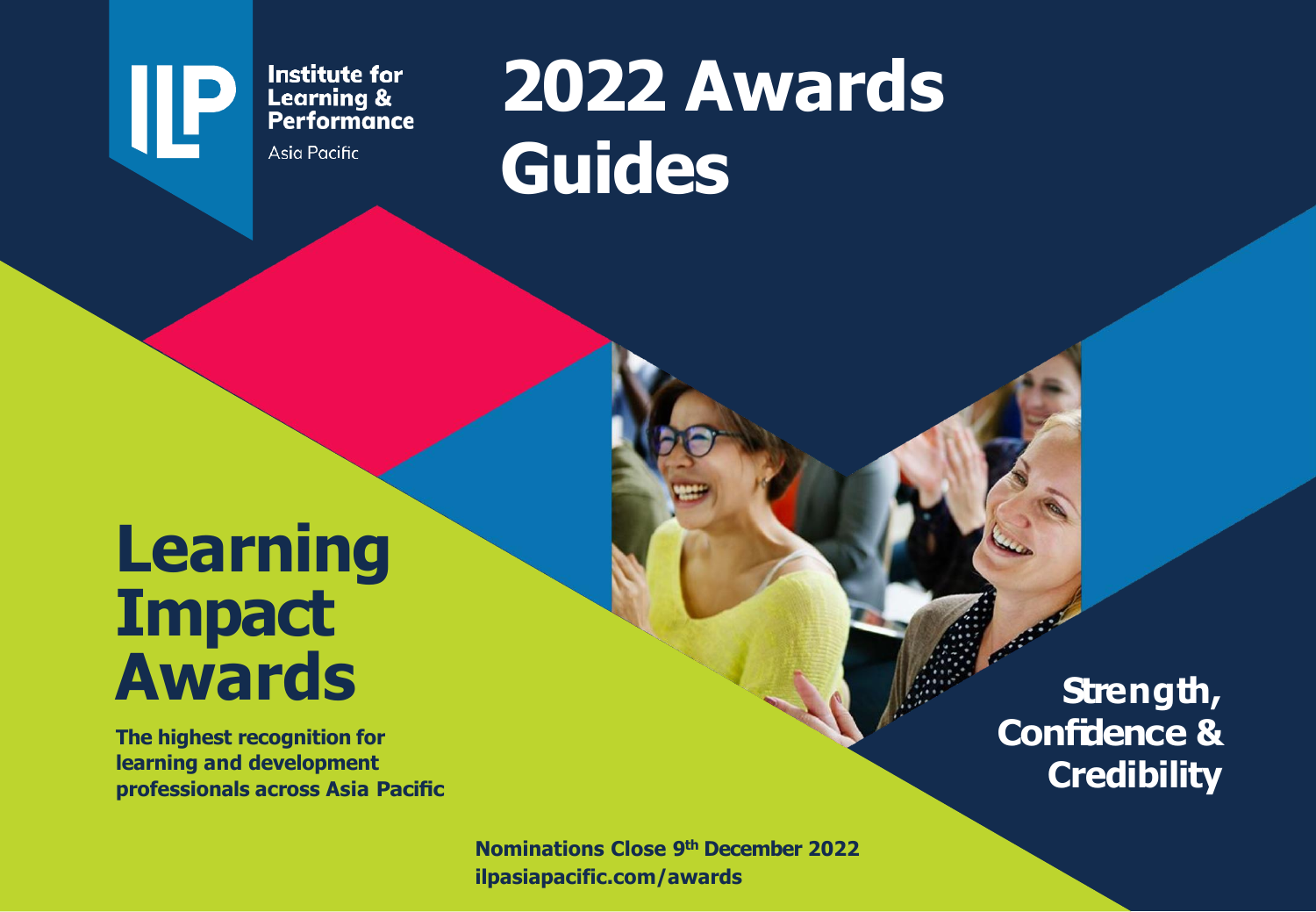### <span id="page-1-0"></span>**Table of Contents**



**Institute for Learning & Performance** 

Asia Pacific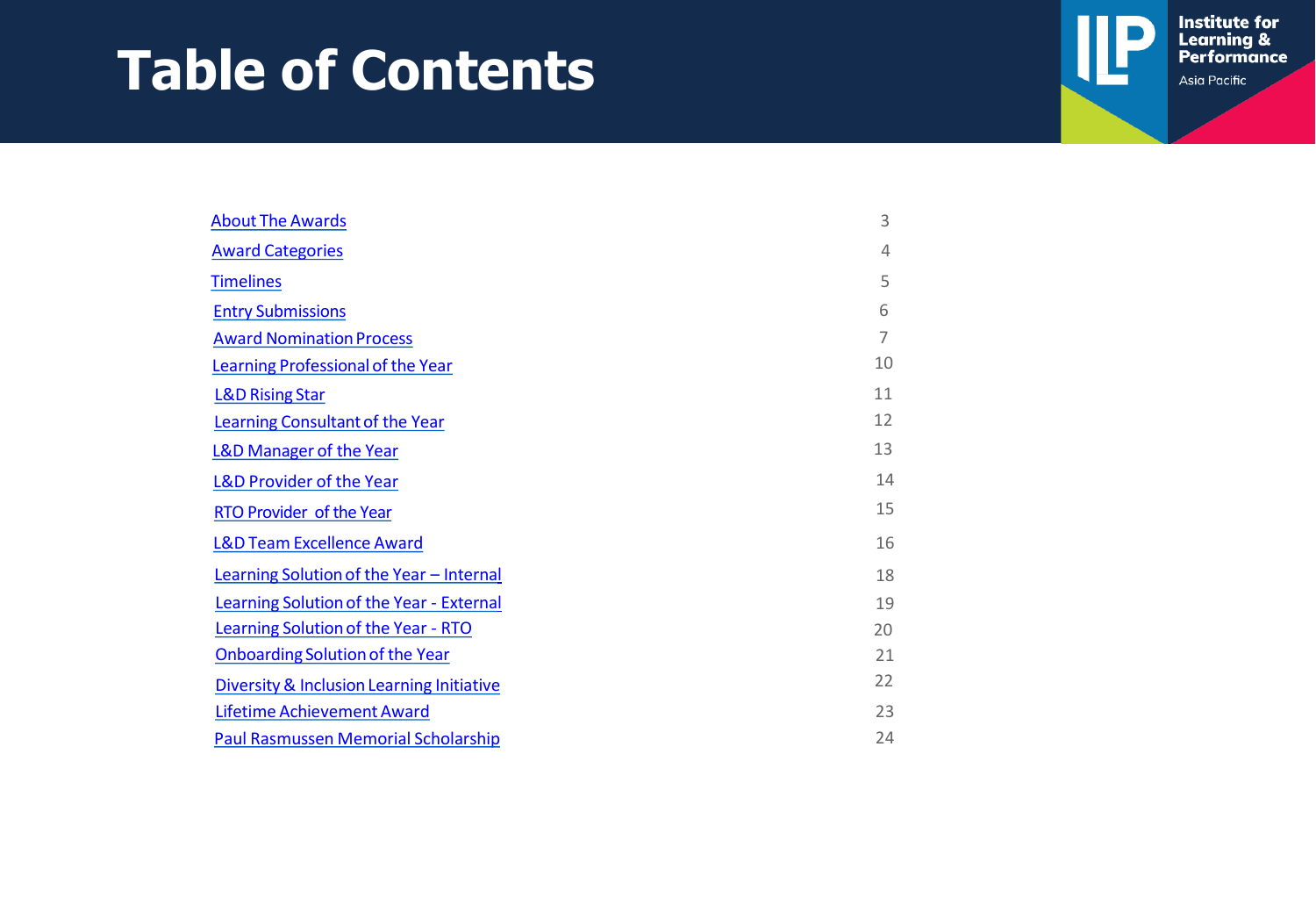### <span id="page-2-0"></span>**Introducing the ASIA PACIFIC LEARNING IMPACT AWARDS**

Now more than ever in this rapidly changing and competitive market, organisations are realising the importance of the L&D role and how it plays a significant role in helping them achieve their strategic goals and enhance organisational performance.

**Institute for** Learnina & Performance Asia Pacific

The Institute for Learning & Performance would like to acknowledge the learning and professionals who are achieving great results through their learning initiatives and positively impacting their organisations or clients.

We launched the Asia Pacific Learning Impact Awards (APLIAs) in 2008 to celebrate these achievements and recognise the individuals and teams who have made a significant impact on the learning and development industry.

Each award is independently judged by a panel of industry leaders. Submissions are assessed for:

- Collaboration
- Analysis
- Innovation
- Learning Impact
- Sustainability

Best of luck, the panel and I look forward to reviewing your submissions.

Tweld

Kerry Brocks CEO & Founder, Asia Pacific Institute of Learning & Performance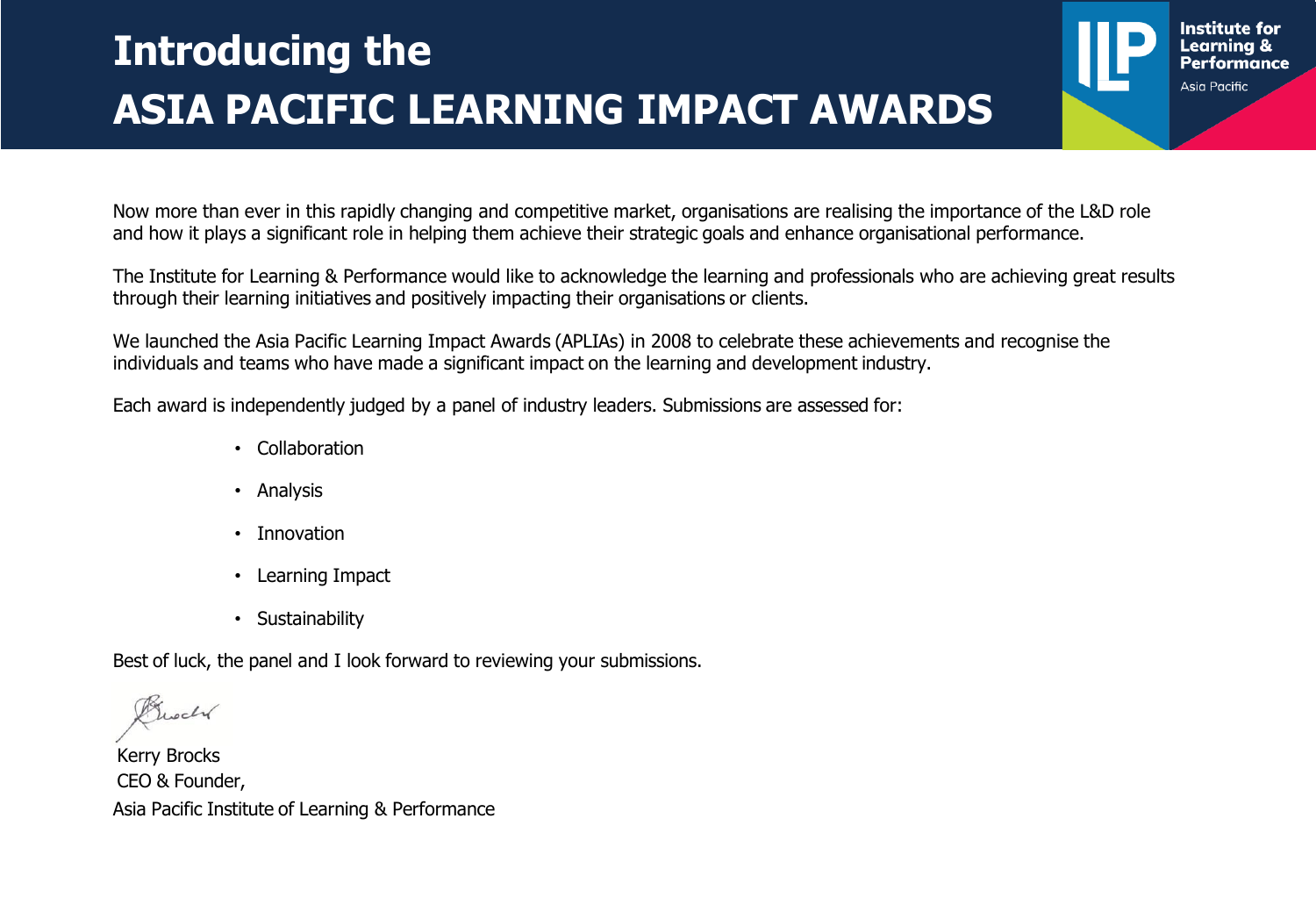### **Now is your time to SHINE!**

The Asia Pacific Learning Impact Awards (ALIAs) are open to all learning and development professionals and teams.

In 2022, we have eleven award categories, recognising the changing learning environment in which learning professionals operate.

#### **Award Categories:**

NEW

- 1. Learning Professional of the Year
- 2. L&D Rising Star
- 3. Learning Consultant of the Year
- 4. L&D Manager of the Year (NEW)
- 5. Learning & Development Provider of the Year
- 6. Registered Training Provider of the Year (NEW)
- 7. L&D Team Excellence Award
- 8. Learning Solution of the Year Internal
- 9. Learning Solution of the Year External
- 10. Learning Solution of the Year RTO (NEW)

Institute for Learnina &

Asia Pacific

- 11. Onboarding Solution of the Year
- 12. Diversity & Inclusion Learning Initiative
- 13. Lifetime Achievement Award

#### **This year we are introducing two Inaugural Scholarships:**

- Paul Rasmussen Memorial Scholarship
- L&D Rising Star Scholarship

Your nomination for one or more ALIAs demonstrates your commitment to excellence in learning and development.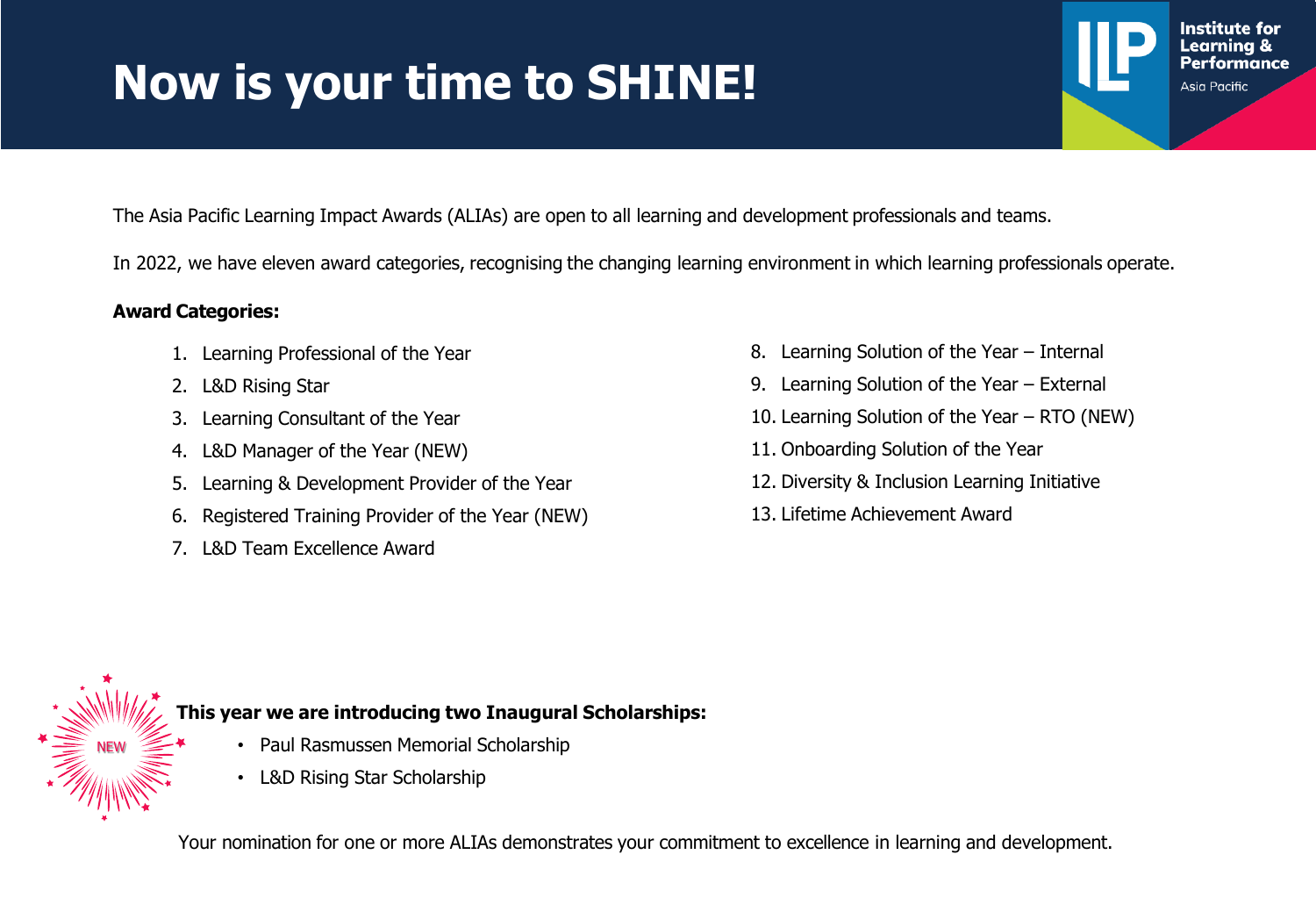### **Timelines**



Share your achievement and you could be named as one of our APLIA winners.

| <b>Date</b>                          | <b>Action</b>               |
|--------------------------------------|-----------------------------|
| Monday, 9 <sup>th</sup> May 2022     | <b>Submissions Open</b>     |
| Friday 9th December 2022             | <b>Submissions Close</b>    |
| Friday 27th January 2023             | <b>Judging Completed</b>    |
| Monday 6 <sup>th</sup> February 2023 | <b>Finalists Advised</b>    |
| Friday 10th March 2023               | <b>Winners announced</b>    |
| TBA (October)                        | <b>Public Announcements</b> |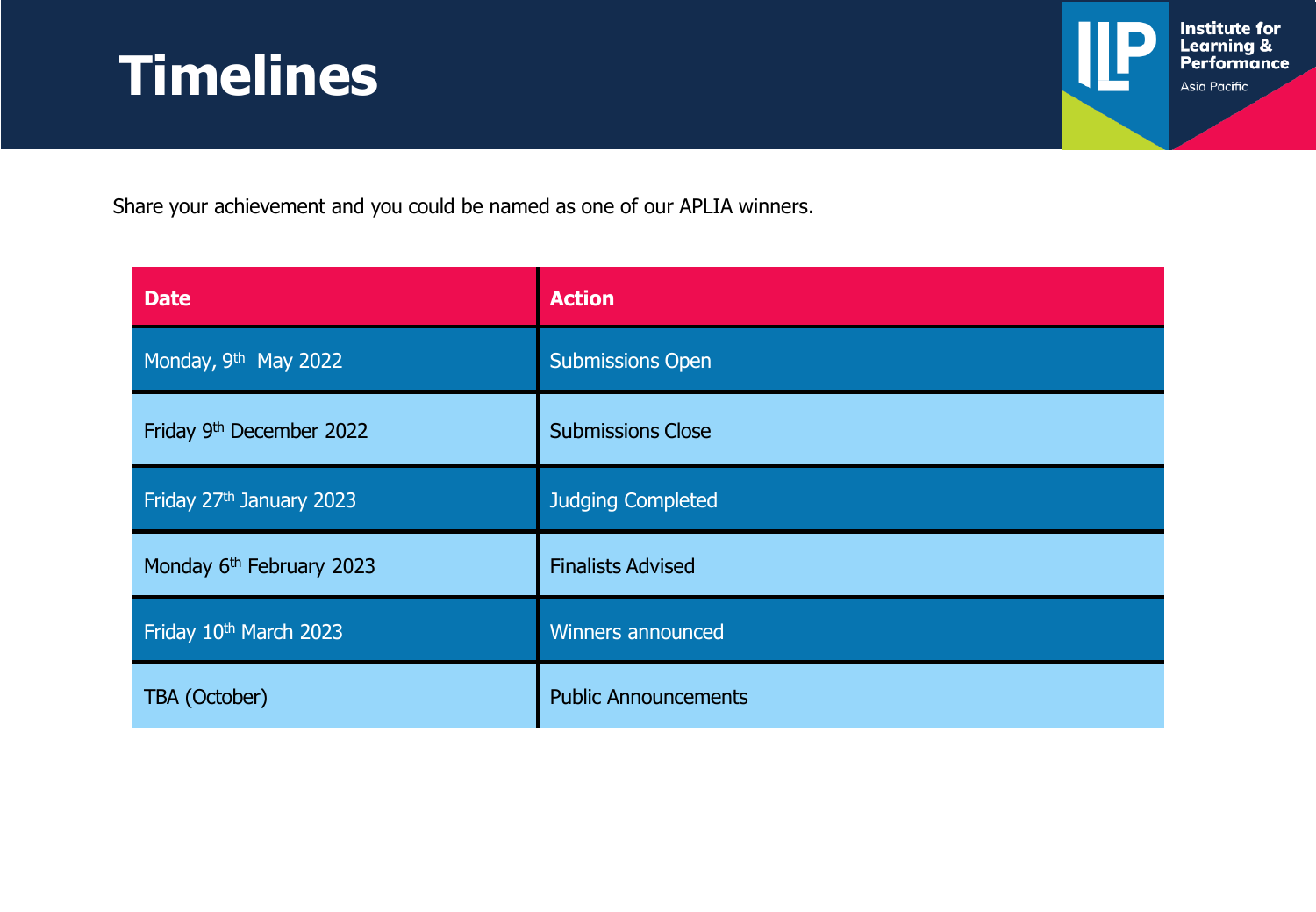### <span id="page-5-0"></span>**Entry submissions**

Entering the Asia Pacific Institute for Learning & Performance gives you a chance to:

- Review the results you have achieved and be immensely proud
- **EXEDEN** Showcase the quality of your learning and development initiatives
- Give your organisation or business credibility and a broader profile

The submission process is straightforward:

#### **Entry Checklist**

- 1. Your application addresses the criteria for the award
- 2. The application is lodged on or before the due date
- 3. Your application may be supported with further evidence, e.g., testimonials, a sample of your initiative, statistics, etc.

Institute for Learnina 8

Asia Pacific

#### **Entry Costs**

- ILP Members \$97
- Non-members & Guests \$197 (includes a six-month Associate Membership)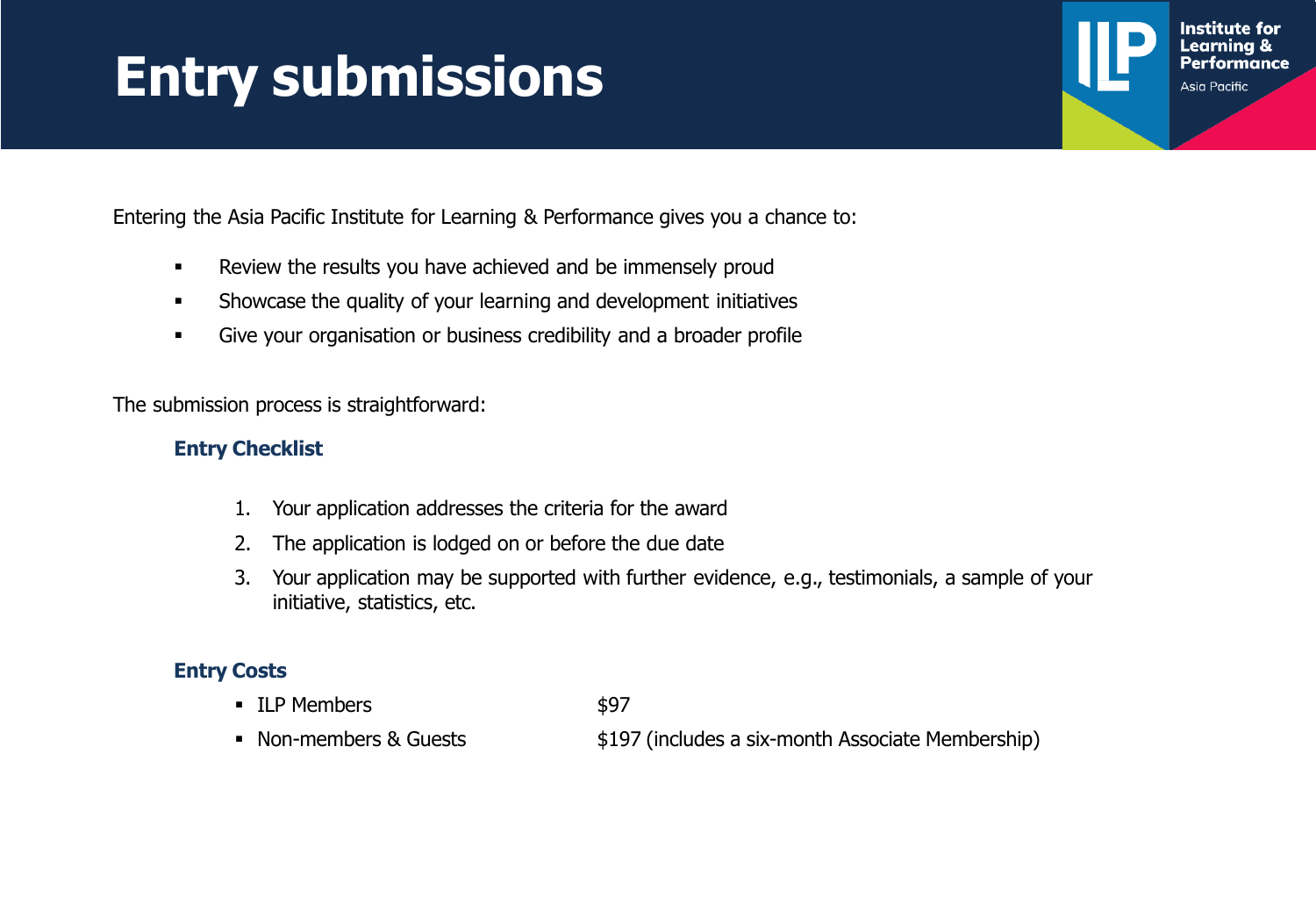### **Award nomination process**

#### **Once you have selected the award/s you wish to apply or nominate someone for; the nomination process is simple:**

**Step 1.** Complete the [online nomination](https://www.surveymonkey.com/r/alia2022) form with your details

**Step 2.** Prepare your award submission, including any supporting documentation, ensuring you address the selection criteria

**Step 3.** Email your nomination to [awards@ilpasiapacific.com](mailto:admin@ilpasiapacific.com) Please title your email 'APLIA Nomination: [Name of the Award], [your name].'

#### **Things to consider when submitting your application:**

- ILP and non-ILP members are welcome to submit award applications.
- We invite you to carefully review the award description and criteria before applying. There may be more than one award that may suit your needs. If suitable, you can apply for several awards.

**Institute for Learning &** Performance Asia Pacific

- When providing your submission/s, be sure to address the award's specific criteria for each submission.
- If you are unsure or unclear as to which award would best suit you or your organisation, please contact us at [awards@ilpasiapacific.com](mailto:awards@ilpasiapacific.com), and we will assist you.

#### **Note:**

- Word limits do not include supporting materials.
- Applications are to be provided as PDFs.
- All submissions are treated as confidential.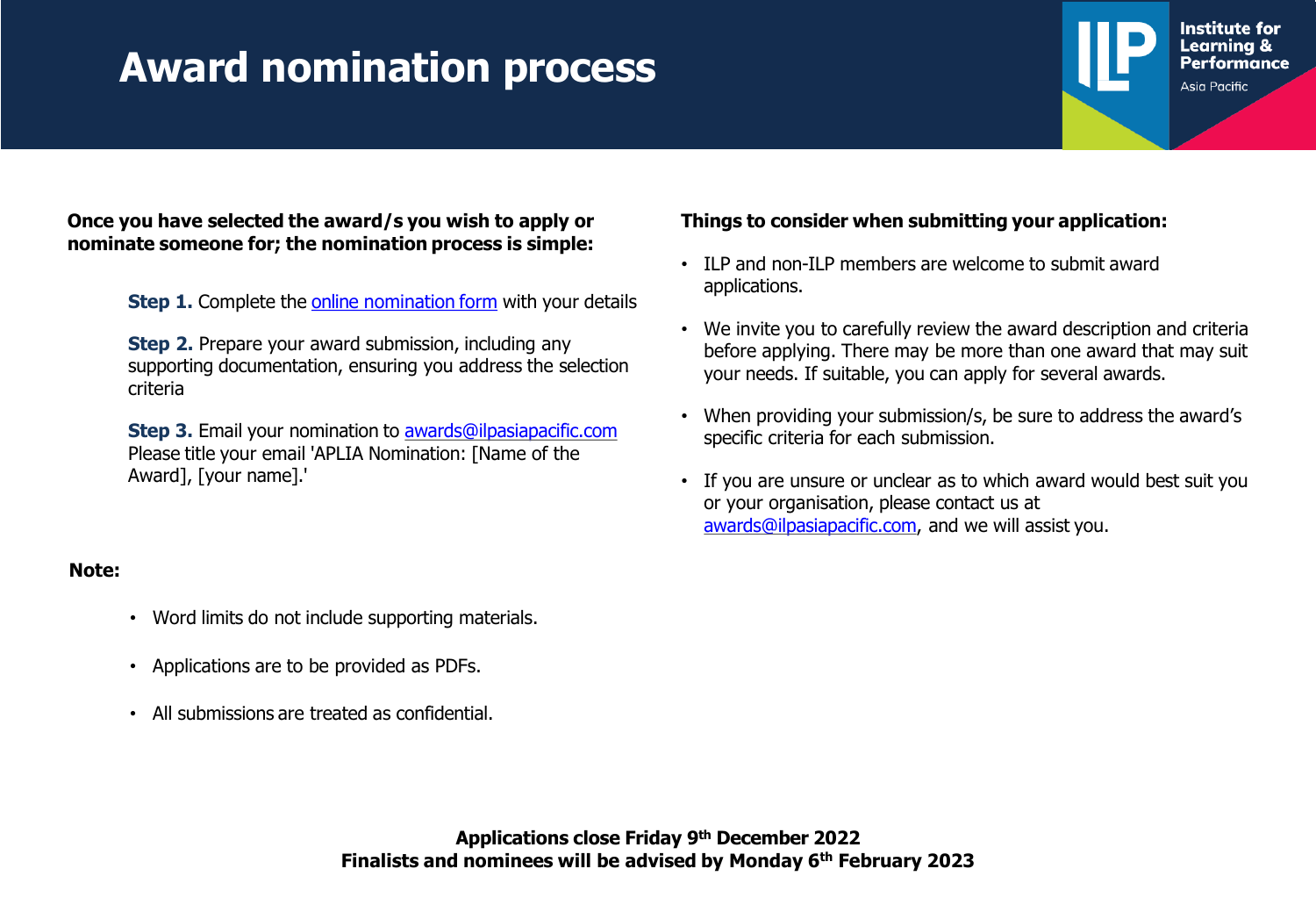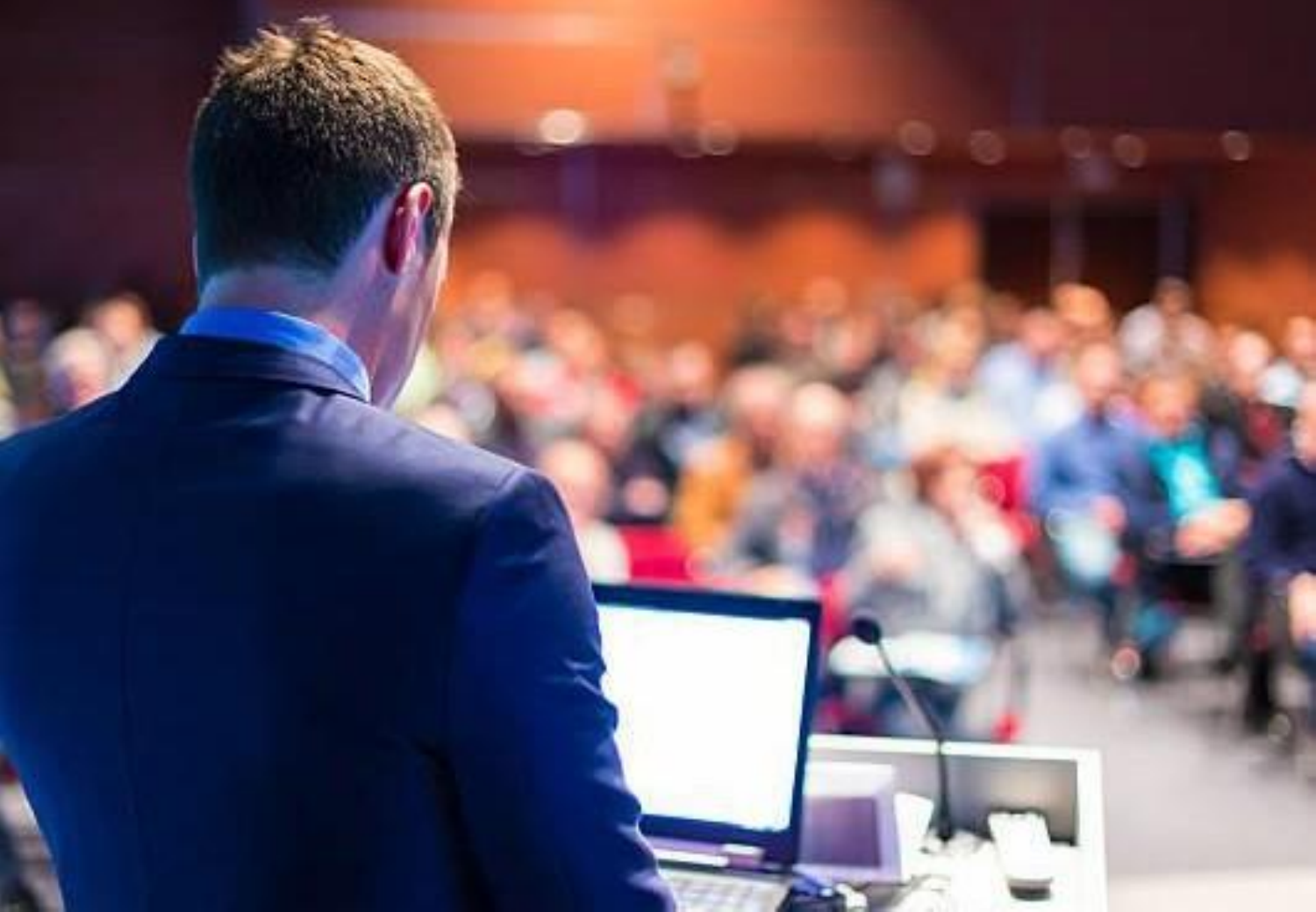<span id="page-8-0"></span>**Institute for Learning &** Performance Asia Pacific

# Awards & Submission Criteria

Advance your career. Build your business.

Harness the power of Learning & Development.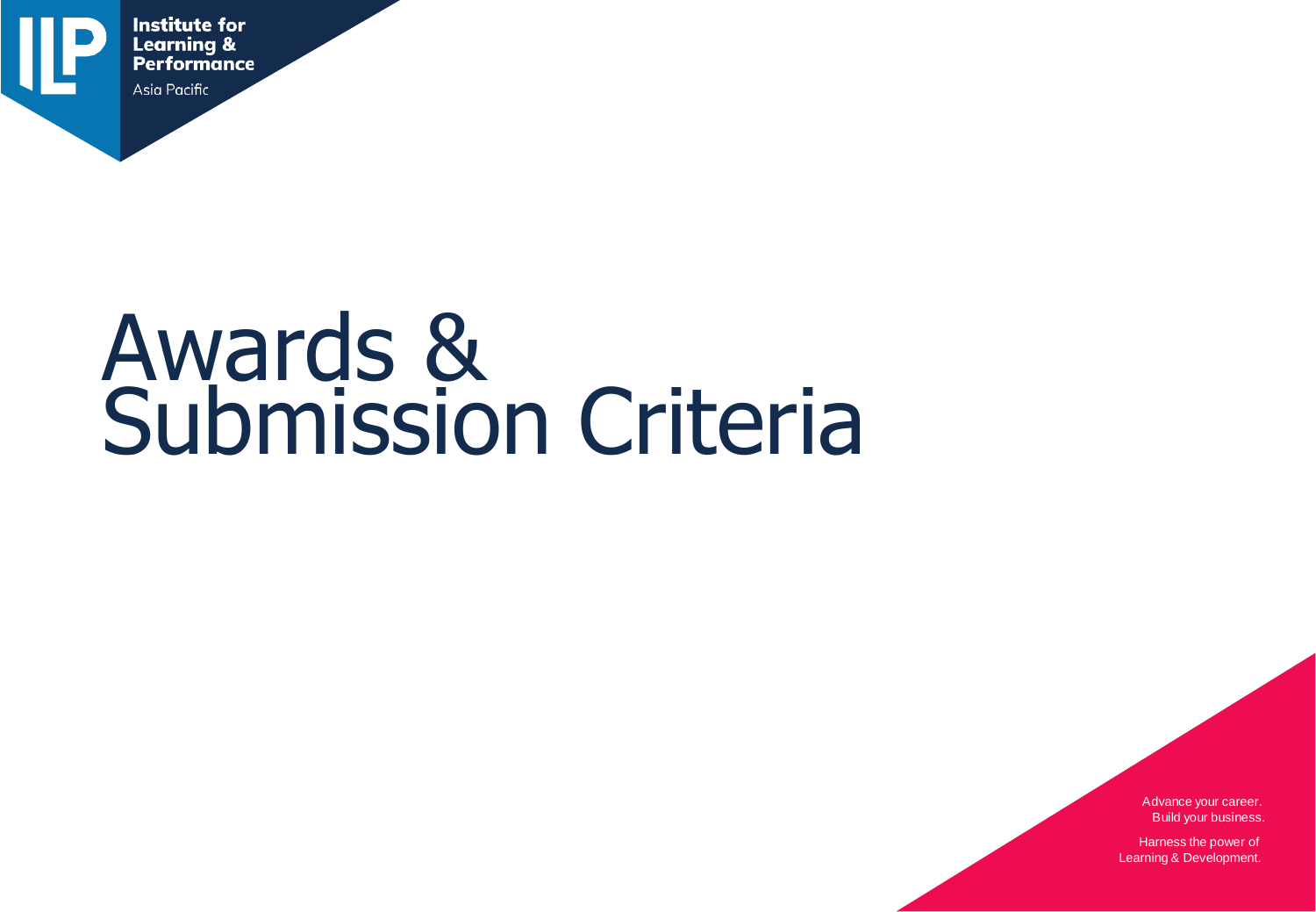## <span id="page-9-0"></span>**Learning Professional of the Year**

Awarded to an individual (employed or contractor) who has shown outstanding skill, professionalism and exceptional results through their learning initiatives. Judges are looking for an exceptional individual who has demonstrated their commitment to learning and development, is innovative in their approaches (design and/or delivery), continually exceeds stakeholders' expectations, and is passionate about helping achieve real impact from their learning initiatives.

**Institute for** Learnina & Performance Asia Pacific

#### **Submission Requirements**

The judges will review each nomination based on the following areas:

#### **Overview**

Please provide a description of the nominee's role, how they stand out and the contributions and achievements the nominee has made to your business, with learning and development initiatives over the last 12 months. (Maximum 300 words)

#### **Description**

The focus of this award is on the nominee's professionalism and capabilities to produce quality L&D initiatives that exceed stakeholder expectations and differentiates their performance from other L&D professionals.

Submissions must include evidence of the nominee's subject matter expertise and their design and/or delivery of learning initiatives (focusing on innovative and learner-led methodologies). Explain why the nominee should be recognised as the Learning Professional of the Year. Their contribution to the L&D community will also be taken into consideration. (Maximum 300 words)

#### **Impact**

Please provide an overview of the key outcomes (including the impact on both their learners and organisation/client) that the nominee has achieved over the past year through their L&D initiatives. Include how they have met or exceeded their stakeholder expectations and any influence they have had on peers and why they should be awarded this prestigious honour. (Maximum 700 words)

#### **Interview**

If the nominee is shortlisted, they (or who nominated them) may be interviewed by the judges to explore more about their role and contributions.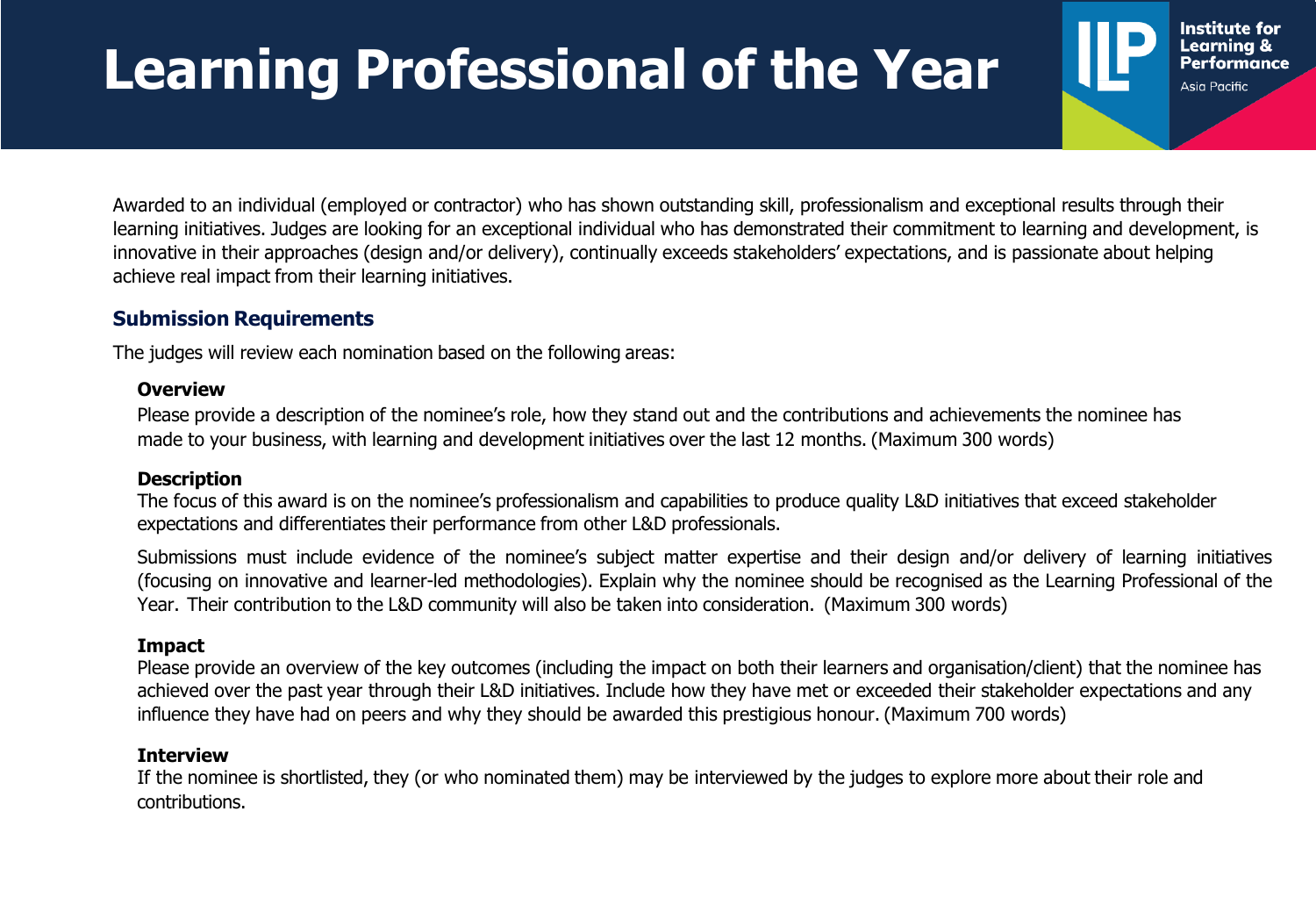# **L&D Rising Star**

The L&D Rising Star Award is awarded to an individual who has demonstrated exceptional potential and is significantly impacting their organisation or clients. Nominees must have three or fewer years of experience in the learning and development industry.

**Institute for** Learning & Performance Asia Pacific

Judges are looking for someone who shows passion and innovation and stands out amongst their peers. A third party can nominate submissions.

#### **Submission Requirements**

The judges will review each nomination based on the following areas:

#### **Overview**

Please describe your (or the nominee's role) and what differentiates them from others with similar experiences. (Maximum 300 words)

#### **Description**

Describe the key learning and development initiatives you (or the nominee) have been involved in. How have you demonstrated innovation with your learning designs and/or delivery, ongoing self-improvement, and managed the expectations of learners and stakeholders? (Maximum 300 words)

#### **Impact**

Please provide an overview of your (or the nominee's) achievements over the past 12 months, including how you have exceeded the expectations of learners and stakeholders. Please provide examples of results or successes they have achieved. (Maximum 500 words).

#### **Interview**

If the nominee is shortlisted, the person who nominated them may be interviewed by the judges to explore more about their role and contributions.



We are excited to announce that the winner of this category will also receive the ILP Rising Star Scholarship (i.e. 10893NAT Cert IV in Learning Design & Facilitation free enrolment valued at \$2997).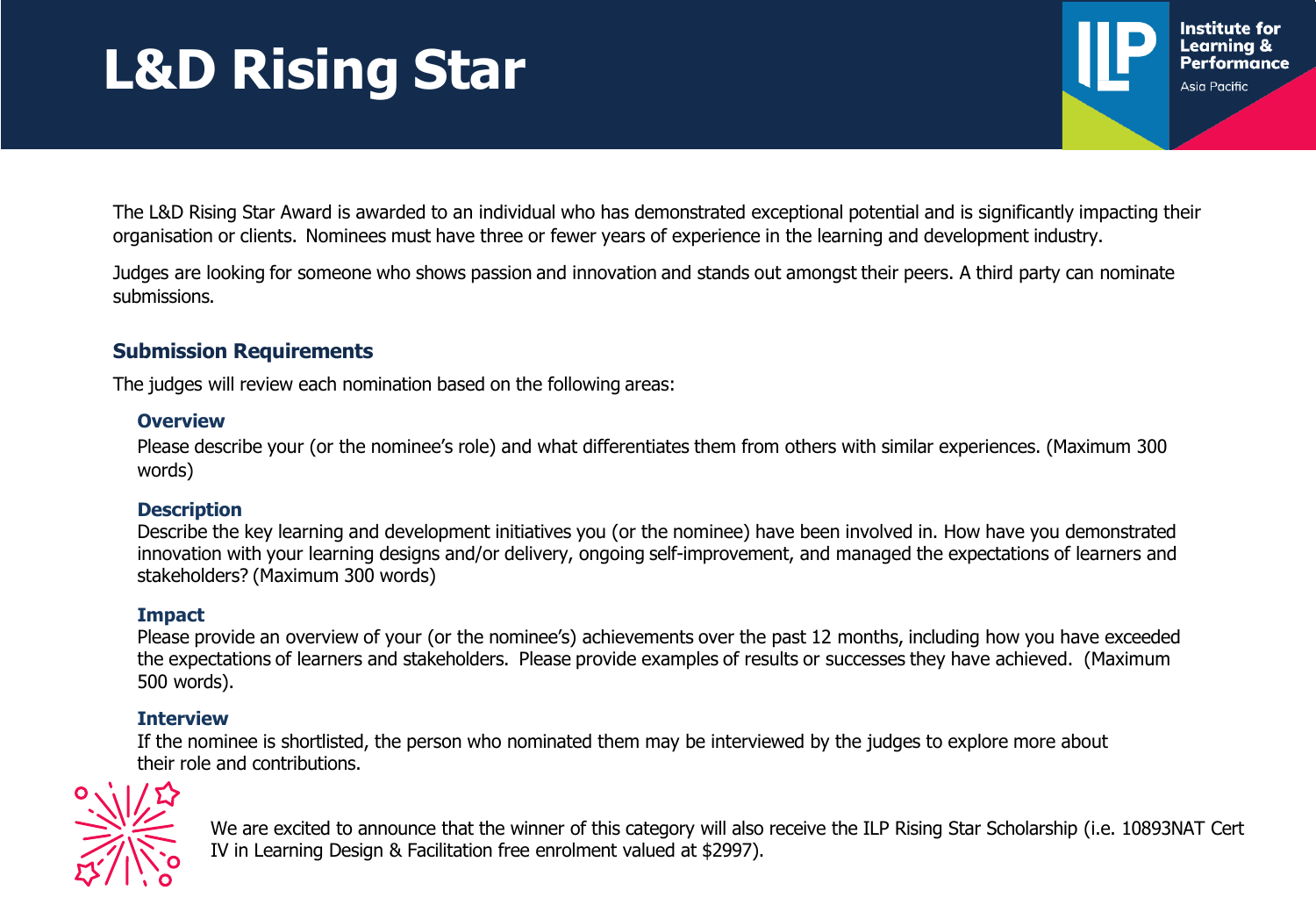### **Learning Consultant of the Year**

Awarded to an individual consultant (employed or contractor) who has shown outstanding skill, professionalism, and exceptional results through their consulting skills. Judges are looking for an exceptional individual who can demonstrate how they have used initiative and work through challenging issues to support their client's or organisation's learning and development strategy.

Judges are looking for someone who is committed to learning and development, is innovative in their approaches (design and/or delivery), continually exceeds stakeholders' expectations, and is passionate about helping achieve real impact from their consultancy strategies. The nominee can self-nominate or can be nominated by a third party.

**Institute for Learning &** Performance Asia Pacific

#### **Submissions Requirements**

The judges will review each nomination based on the following areas:

#### **Overview**

Please provide an overview of the nominee's role and achievements that have achieved successful outcomes for the organisation. (Maximum 300 words)

#### **Description**

The focus of this award is on the nominee's professionalism, how they have met stakeholders' expectations and how they have gained trust by providing information and advice in a professional and creditable manner.

Nominations must include evidence of their consulting approach and how this has contributed to the organisation's success of its learning and development strategy and initiatives. (Maximum 300 words)

#### **Impact**

Please provide an overview of the key outcomes that the nominee has achieved over the past year through their consulting. Include how they have met or exceeded their stakeholder expectations and any influence on the learning and development outcomes. (Maximum 700 words)

#### **Interview**

If the nominee is shortlisted and has self-nominated, judges may need to interview their client or organisation representative to explore more about their role and contributions.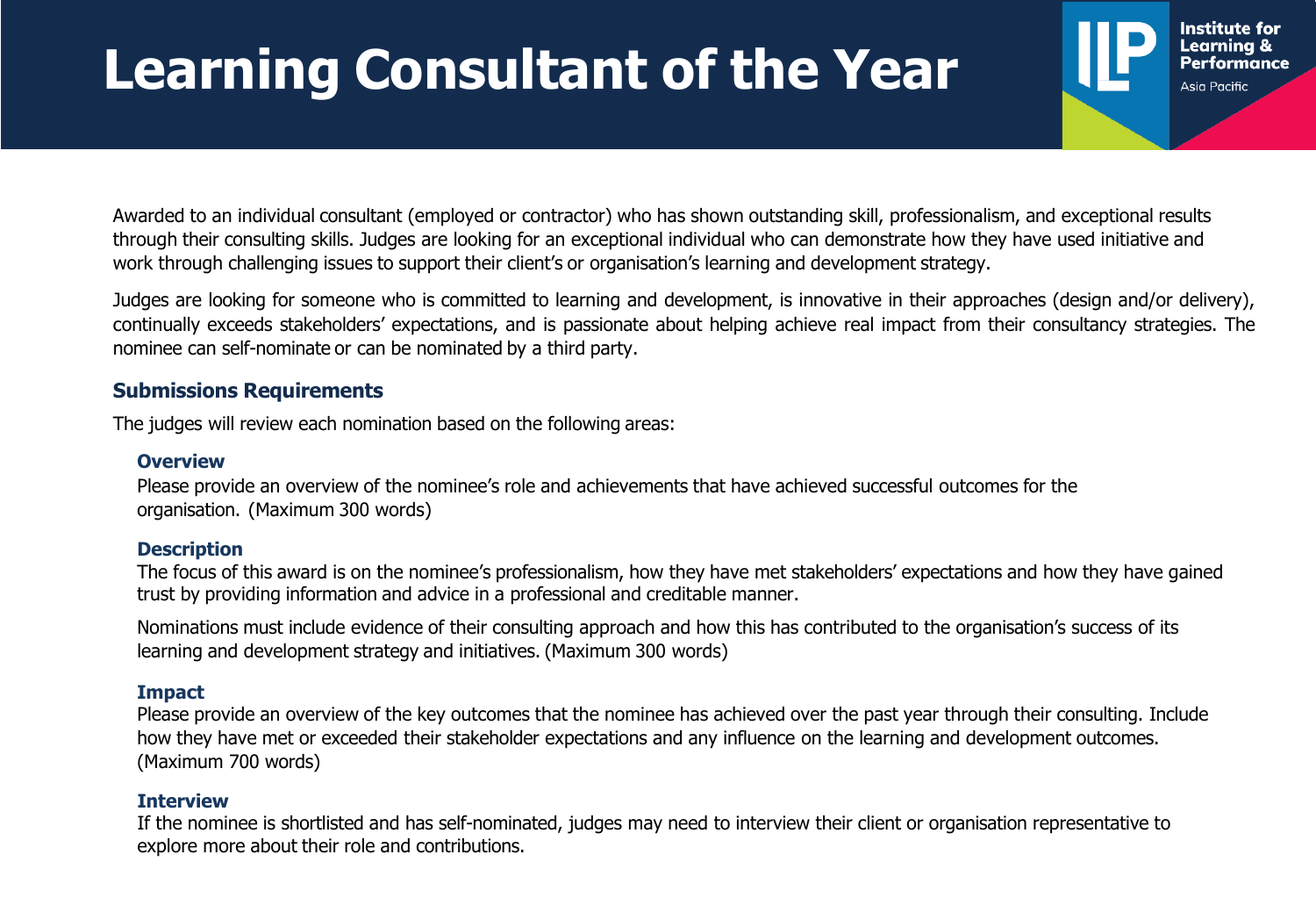# <span id="page-12-0"></span>**L&D Manager of the Year**

This award recognises an individual that demonstrates outstanding leadership within an internal L&D team.

Judges are looking for evidence of this person playing a pivotal role in learning and development initiatives with a strong focus on learner and organisation needs.

#### **Submissions Requirements**

The judges will review each nomination based on the following areas:

#### **Overview**

Please provide an overview of the nominee's role and achievements that have achieved successful outcomes for the organisation. (Maximum 300 words)

#### **Description**

Nominations should include a description of their role, achievements, and initiatives that the person has achieved in the last 24 months and be supported by both the employer and team members. The submission can be self-written or nominated by a third party. (Maximum 300 words)

#### **Impact**

Provide an overview of the key performance metrics and outcomes (including the impact on both learners and the organisation). Please include examples of how they have exceeded their stakeholders' expectations and the influence they've had on the organisation. (Maximum 500 words)

#### **Interview**

If this nominee is shortlisted, (they (or who nominated them) will be interviewed by the judges to explore more about their role and contributions.

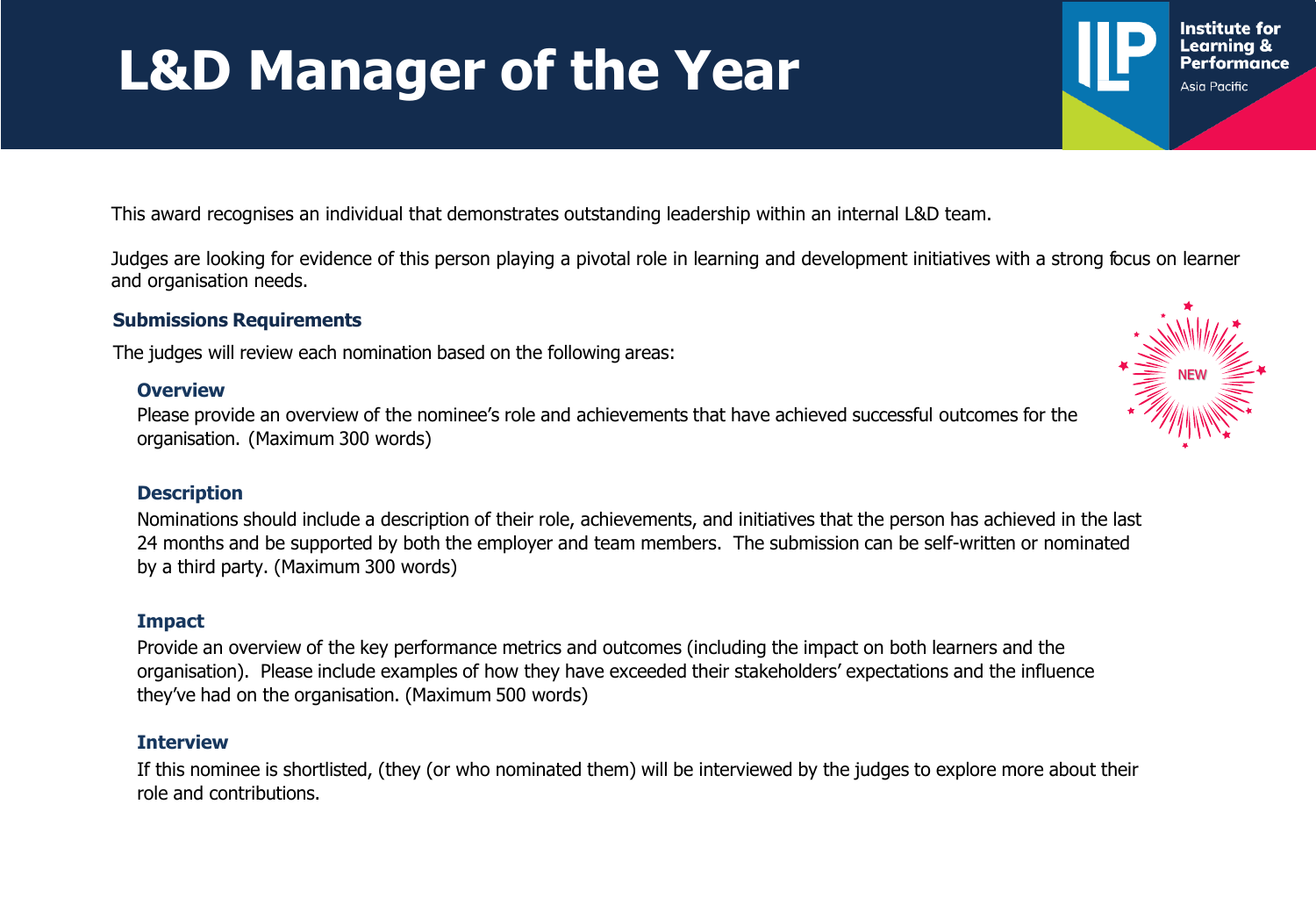### **L&D Provider of the Year**

Awarded to an individual or organisation delivering learning initiatives to external clients, who demonstrate innovation, reliability, and the impact provided by their initiatives.

Institute for Learnina &

Asia Pacific

Judges will be looking for the value and support the learning provider has offered their client/s, their delivered solutions, and their impact on the client's business.

#### **Submission Requirements**

The judges will review each nomination based on the following areas:

#### **Overview**

Please provide an overview of the services and value you offer as a learning provider and what makes you deserve to be recognised as Learning Provider of the Year. (Maximum 300 words)

#### **Description**

The focus of this award is how you have demonstrated innovation and continual positive impacts from your L&D initiatives. Judges will be seeking evidence of what sets you as a learning provider apart from others and proof of your service and value to clients, your learning solutions, and support provided to the learners and organisation/s throughout the learning process. Client references will also be needed to support this nomination. (Maximum 500 words)

#### **Impact**

Provide an overview of your initiatives' key outcomes and direct results (both short and long-term) for the learners and client organisations. Include why you believe your services and solutions for clients put you ahead of your industry peers and competitors. (Maximum 300 words)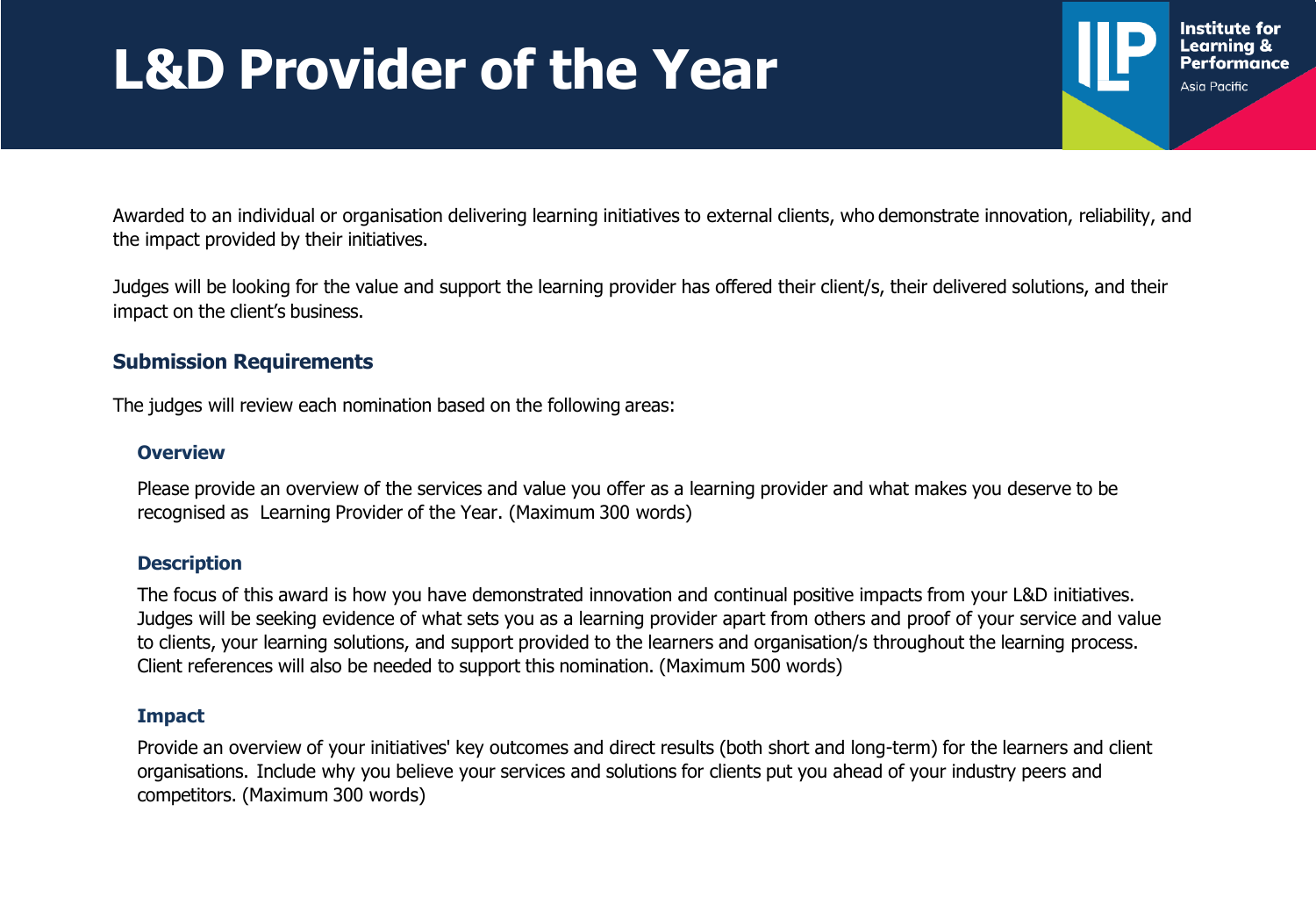### <span id="page-14-0"></span>**RTO Provider of the Year**

Awarded to an outstanding Registered Training Organisation delivering customised training programs in partnership with industry where the collaboration shows leadership to external clients, who demonstrate innovation, reliability, and the impact their initiatives provide.

Judges will be looking for Industry-leading vocational and education and training practices showcasing the innovation of their training products and services.

#### **Submission Requirements**

The judges will review each nomination based on the following areas:

#### **Overview**

Please provide an overview of the services and value you offer as a registered training organisation and what makes you deserve to be recognised as Registered Training Provider of the Year. (Maximum 300 words)

#### **Description**

The focus of this award is how you have demonstrated innovation and continual positive impacts from your industry collaboration. Judges will be seeking evidence of what sets you as a registered training provider apart from others and proof of your service and value to clients, your customised program, and support provided to the learners and organisation/s throughout the entire learning process. Client references will also be needed to support this nomination. (Maximum 500 words)

#### **Impact**

Provide an overview of your initiatives' key outcomes and direct results (both short and long-term) for the learners and client organisations. Include why you believe your services and solutions for clients put you ahead of your industry peers and competitors. (Maximum 300 words)



Institute for Learnina & Performance Asia Pacific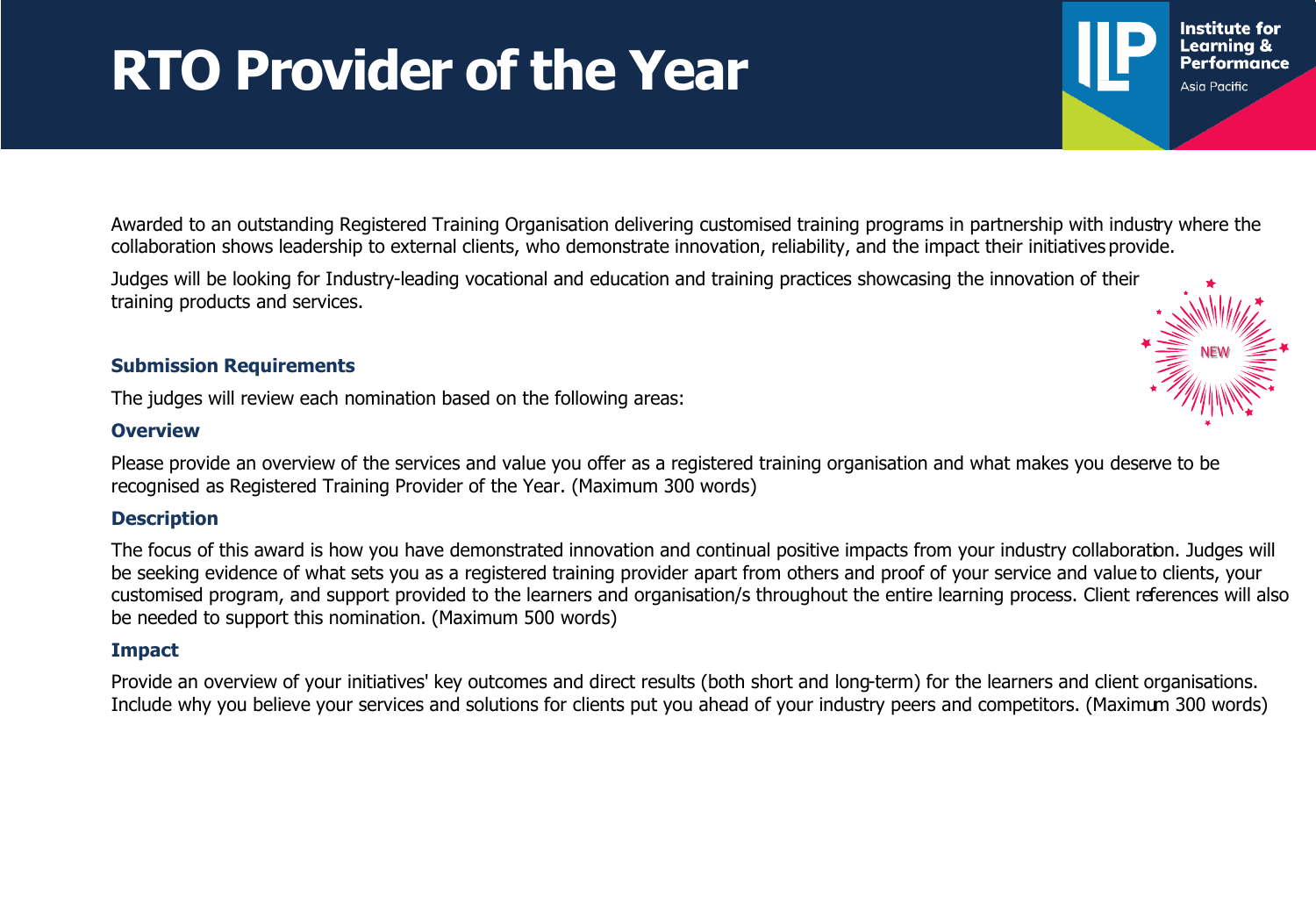### **L&D Team Excellence Award**

Awarded to a learning and development team within an organisation (private or public sector) that provides outstanding learning and development services and results for their organisation.

**Institute for** Learnina &

Asia Pacific

Judges will be looking for high-quality service, the team's impact on their organisation's goals, and innovative learning initiatives that provide real value and sustainable results.

#### **Submissions Requirements**

The judges will review each nomination based on the following areas:

#### **Overview**

Please provide an overview of how your team has contributed to the organisation's goals, the learning culture, and why you believe the team showcases excellent learning practices. (Maximum 300 words)

#### **Description**

Please describe how the nominated team identifies learning needs, how and what solutions were developed, the service delivery, stakeholder engagement, and the influence their learning solutions have had on the learning culture and their organisation. (Maximum 500 words)

#### **Impact**

Please provide evidence of how the team's practices have impacted their organisation. Include results to the learners and the organisation, their critical achievements over the last 12 months, and why you believe the nominated team delivers excellent learning practices. (Maximum 300 words)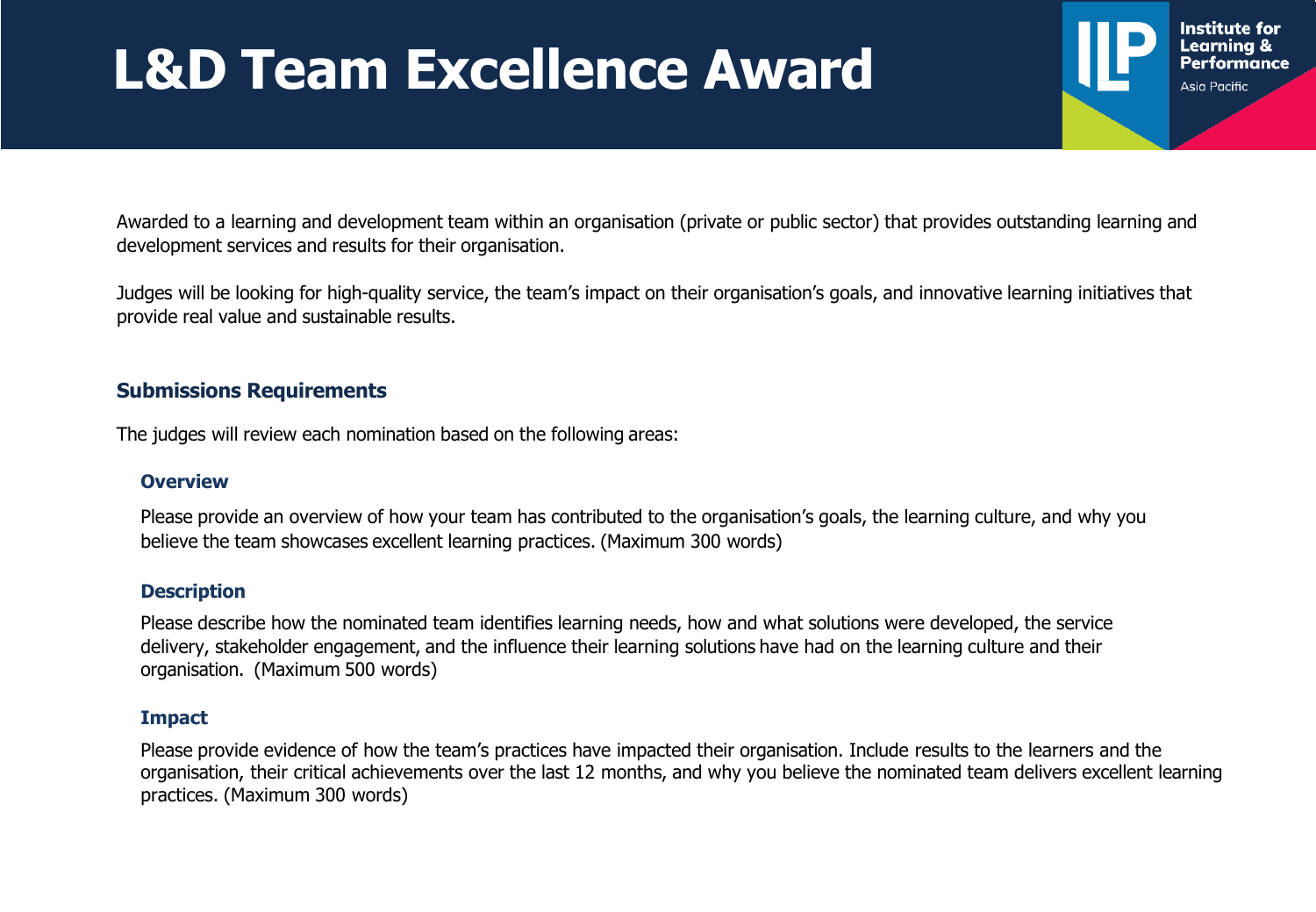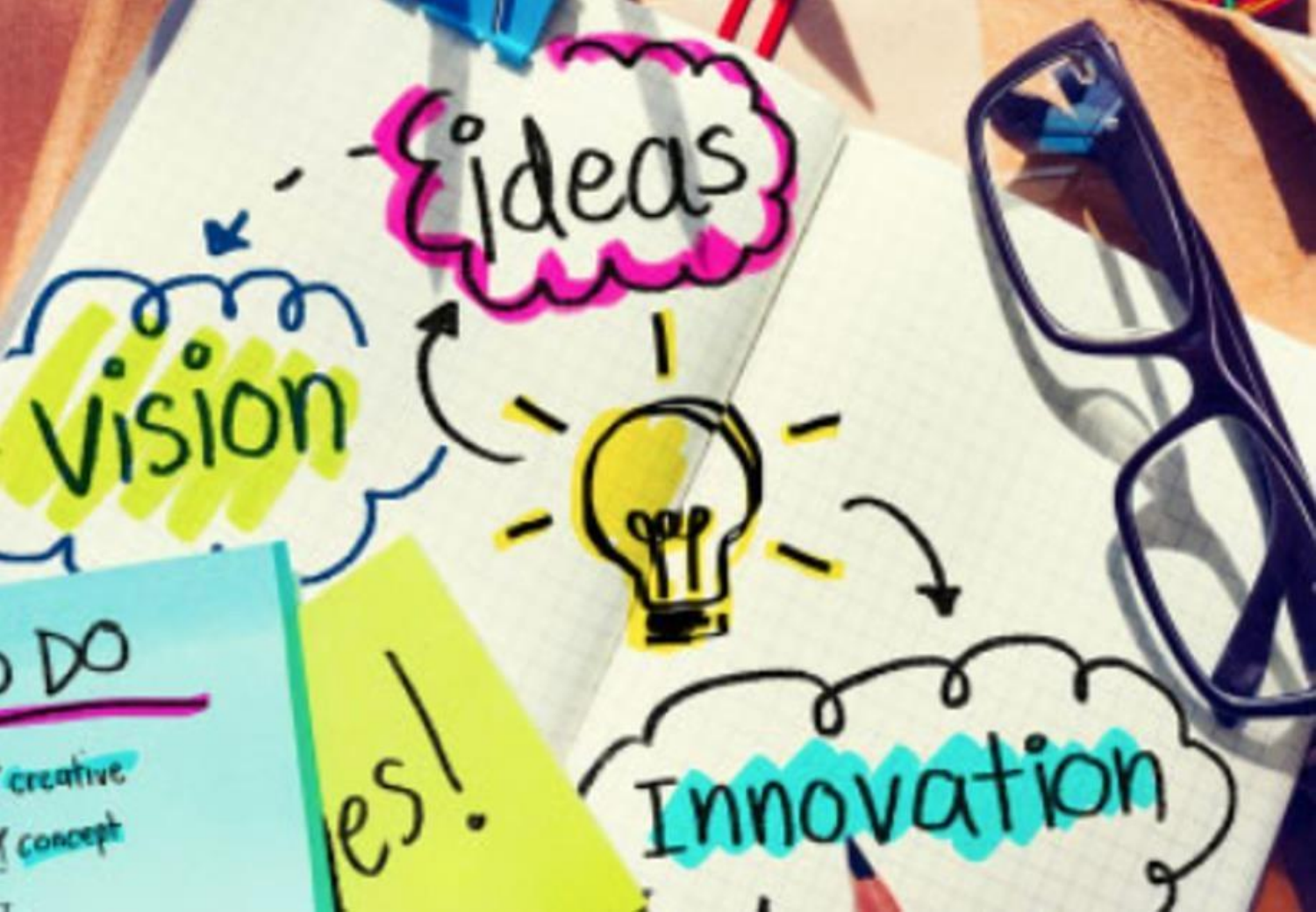### <span id="page-17-0"></span>**Learning Solution of the Year – Internal**

**Institute for** Learnina & Performance Asia Pacific

Learning Solution of the Year- Internal award is for individuals or organisations that have delivered a significant learning initiative or program that has achieved exceptional results for their organisation. The judges will be looking for substantial performance improvements and contributions that made the solution successful.

#### **Submission Requirements**

The judges will review each nomination based on the following areas:

#### **Overview**

Please provide an overview of the stakeholders' requirements and expectations and the solution that the nominee identified. (Maximum 300 words)

#### **Description**

Please describe how the learning needs were identified, how you engaged your stakeholders, how the entire learning process was managed, the support provided to ensure successful implementation, and why this solution provided value to the organisation and exceeded expectations. (Maximum 500 words)

#### **Impact**

Provide evidence of the critical success measures, the learner and business impact over time, and feedback from stakeholders. (Maximum 400 words)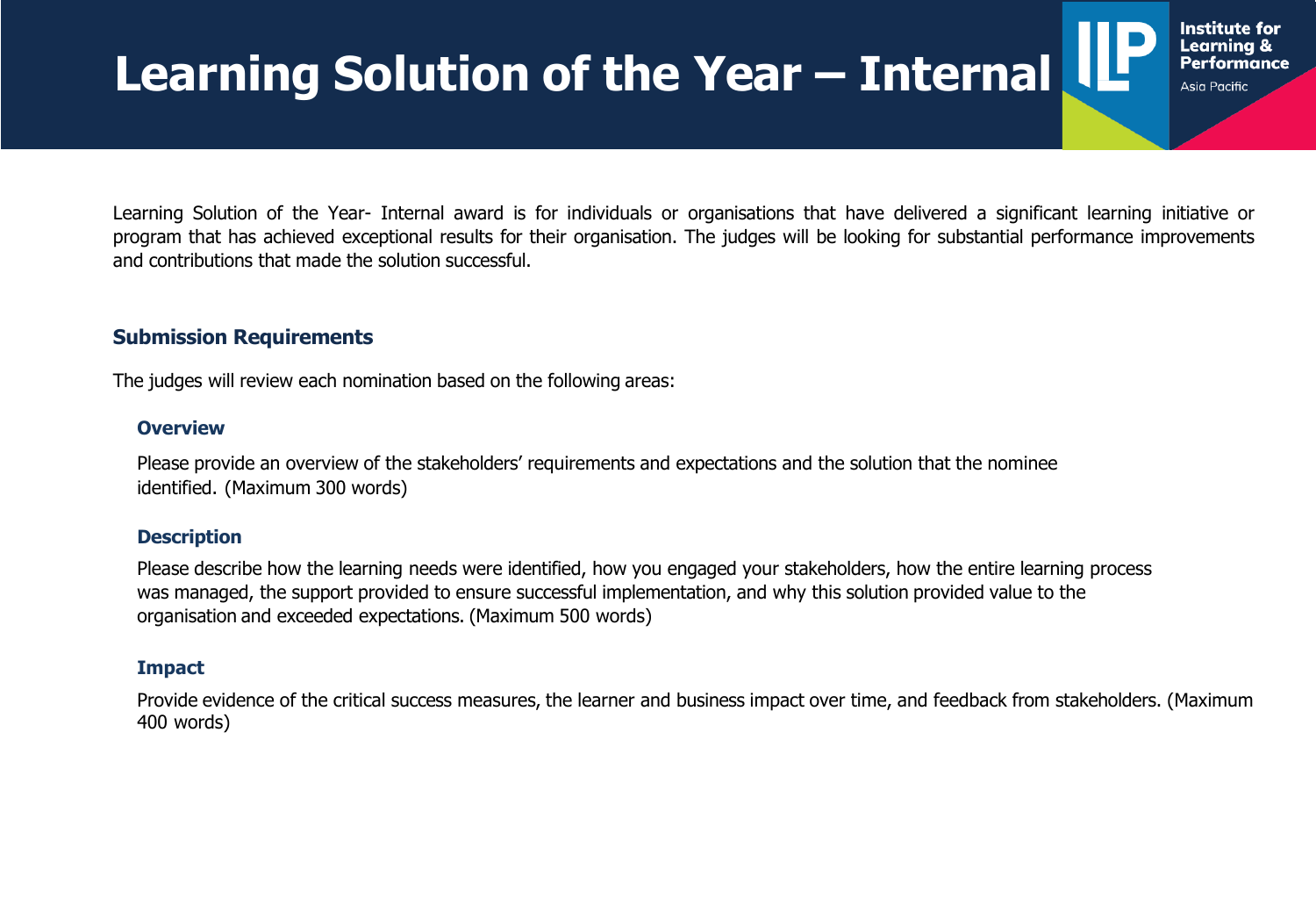### **Learning Solution of the Year – External**

**Institute for** Learnina & Performance Asia Pacific

The Learning Solution of the Year- External award is for individuals or organisations that have delivered a significant learning initiative or program that has achieved exceptional results for their client/s. The judges will be looking for substantial performance improvements and contributions that made the solution successful.

#### **Submission Requirements**

The judges will review each nomination based on the following areas:

#### **Overview**

Please provide an overview of the stakeholders' requirements and expectations and the solution that the nominee identified. (Maximum 300 words)

#### **Description**

Please describe how the learning needs were identified, how you engaged your stakeholders, how the entire learning process was managed, the support provided to ensure successful implementation, and why this solution provided value to the organisation and exceeded expectations. (Maximum 500 words)

#### **Impact**

Provide evidence of the critical success measures, the learner and business impact over time, and feedback from stakeholders. (Maximum 400 words)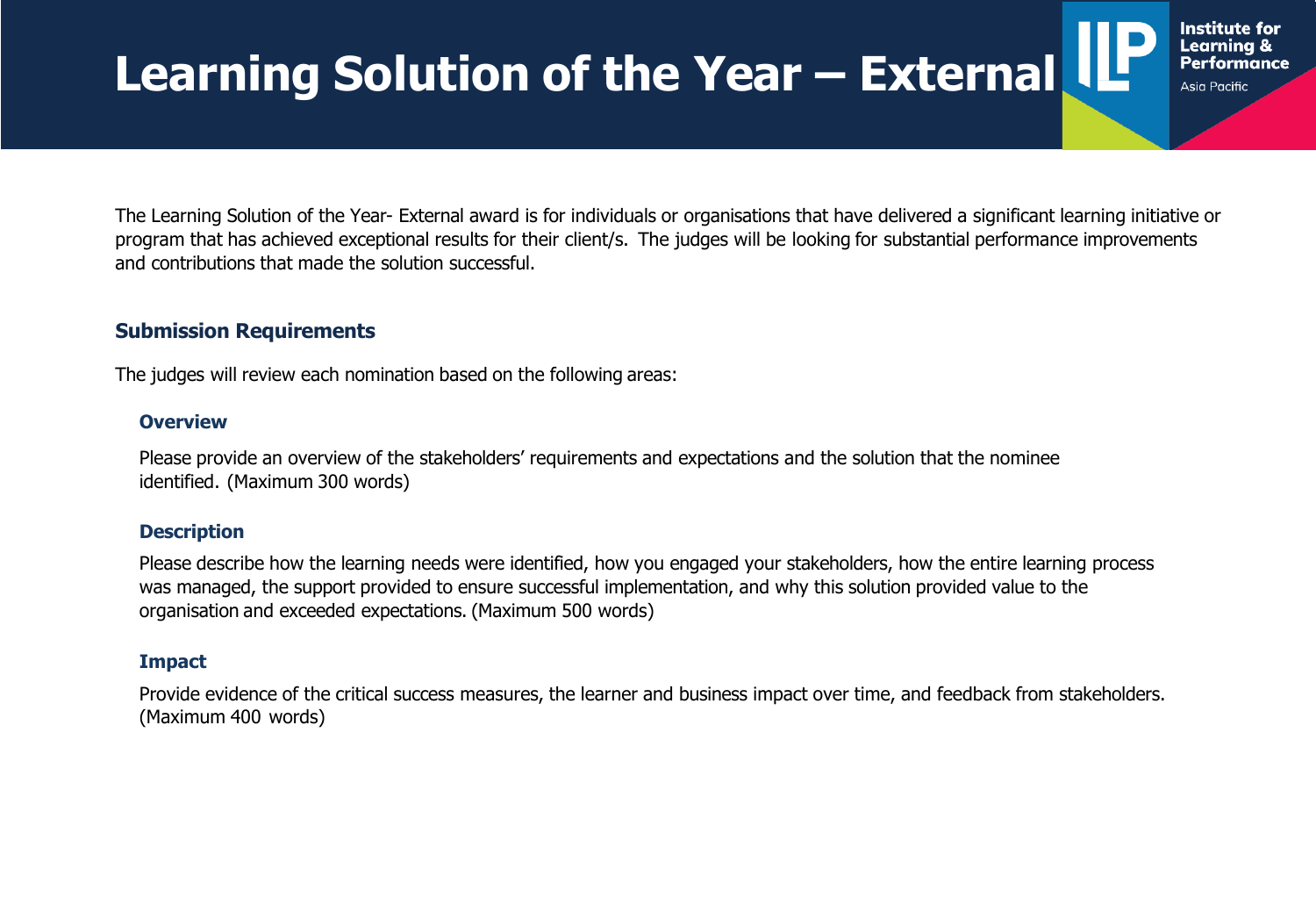### **Learning Solution of the Year – RTO**

Learning Solution of the Year- RTO award is for individuals or organisations that have delivered a significant training initiative or program that has achieved exceptional results for their client/s and students. The judges will be looking for substantial performance improvements and contributions that made the solution successful.

#### **Submission Requirements**

The judges will review each nomination based on the following areas:

#### **Overview**

Please provide an overview of the stakeholders' requirements and expectations and the solution that the nominee identified. (Maximum 300 words)

#### **Description**

Please describe how the learning needs were identified, how you engaged your stakeholders, how the entire learning process was managed, the support provided to ensure successful implementation, and why this solution provided value to the organisation and exceeded expectations. (Maximum 500 words)

#### **Impact**

Provide evidence of the critical success measures, the learner and business impact over time, and feedback from stakeholders. (Maximum 400 words)



**Institute for** Learnina & Performance Asia Pacific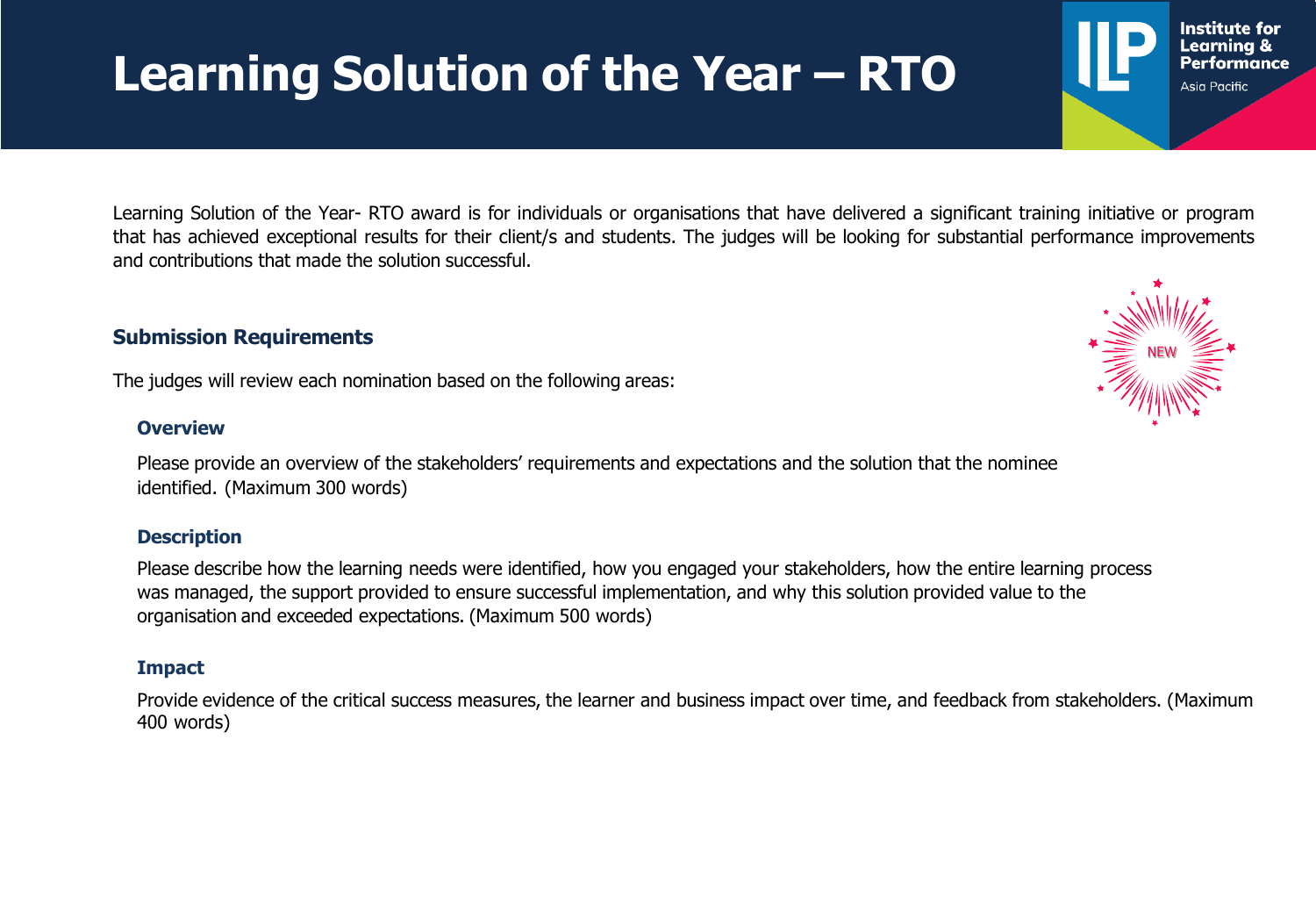## **Onboarding Solution of the Year**

This Award is for organisations or consultants who have designed and delivered an innovative and effective orientation program or initiative.

**Institute for** Learnina & Performance Asia Pacific

Judges will be looking for an innovative approach to onboarding employees that is cost-effective, has a positive business impact, and delivers precise results.

#### **Submission Requirements**

The judges will review each nomination based on the following areas:

#### **Overview**

Please provide an overview of the structure and goals of the onboarding initiative and why you believe it is an innovative approach. (Maximum 300 words)

#### **Description**

Describe how this new initiative differs from how employees were previously onboarded and its difference to the employees and the organisation. Explain how the program was implemented, how the stakeholders were involved, and why the solution is an improved and more cost-effective approach. (Maximum 500 words)

#### **Impact**

Please provide detail of the real impact of the initiative in terms of production time, employee satisfaction, and meeting stakeholders' expectations. Include metrics or data analysis to show the outcomes. (Maximum 300 words)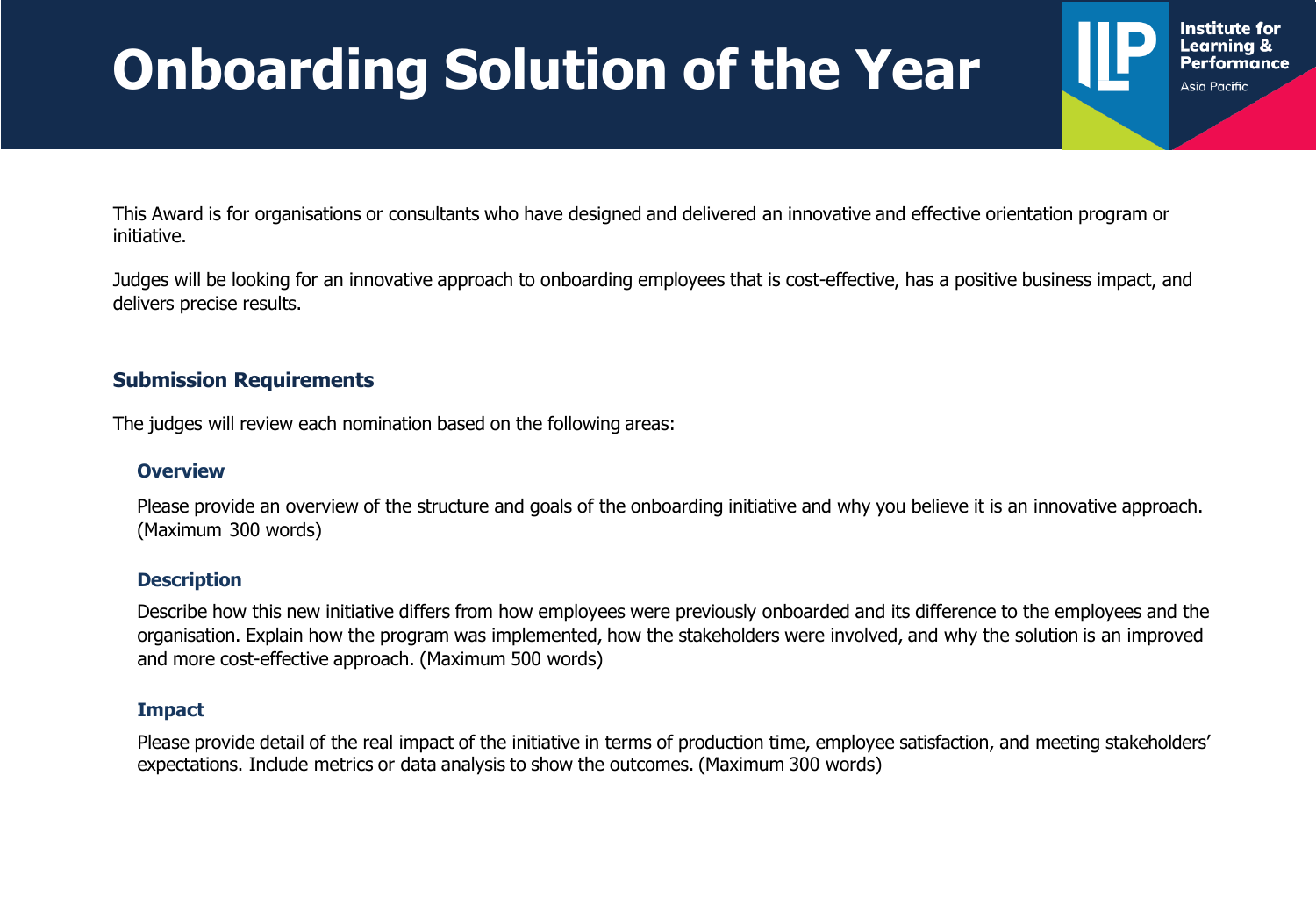# **Diversity & Inclusion Learning Initiative**

**Institute for** Learnina & Performance Asia Pacific

This award will recognise an individual or organisation leading the way in developing a diverse and inclusive learning initiative through their programs and practices.

#### **Submission Requirements**

The judges will review each nomination based on the following areas:

#### **Overview**

Please provide an overview and goals of your diversity and inclusion initiative and why you believe it is an innovative approach. (Maximum 300 words)

#### **Description**

Describe the process and practices of your diversity and inclusion program. initiative and how it supports a culture of inclusion. (Maximum 700 words)

#### **Impact**

Please provide detail of the real impact of the initiative in terms of how it contributed to the organisation's goals, outcomes, and success measures. (Maximum 300 words)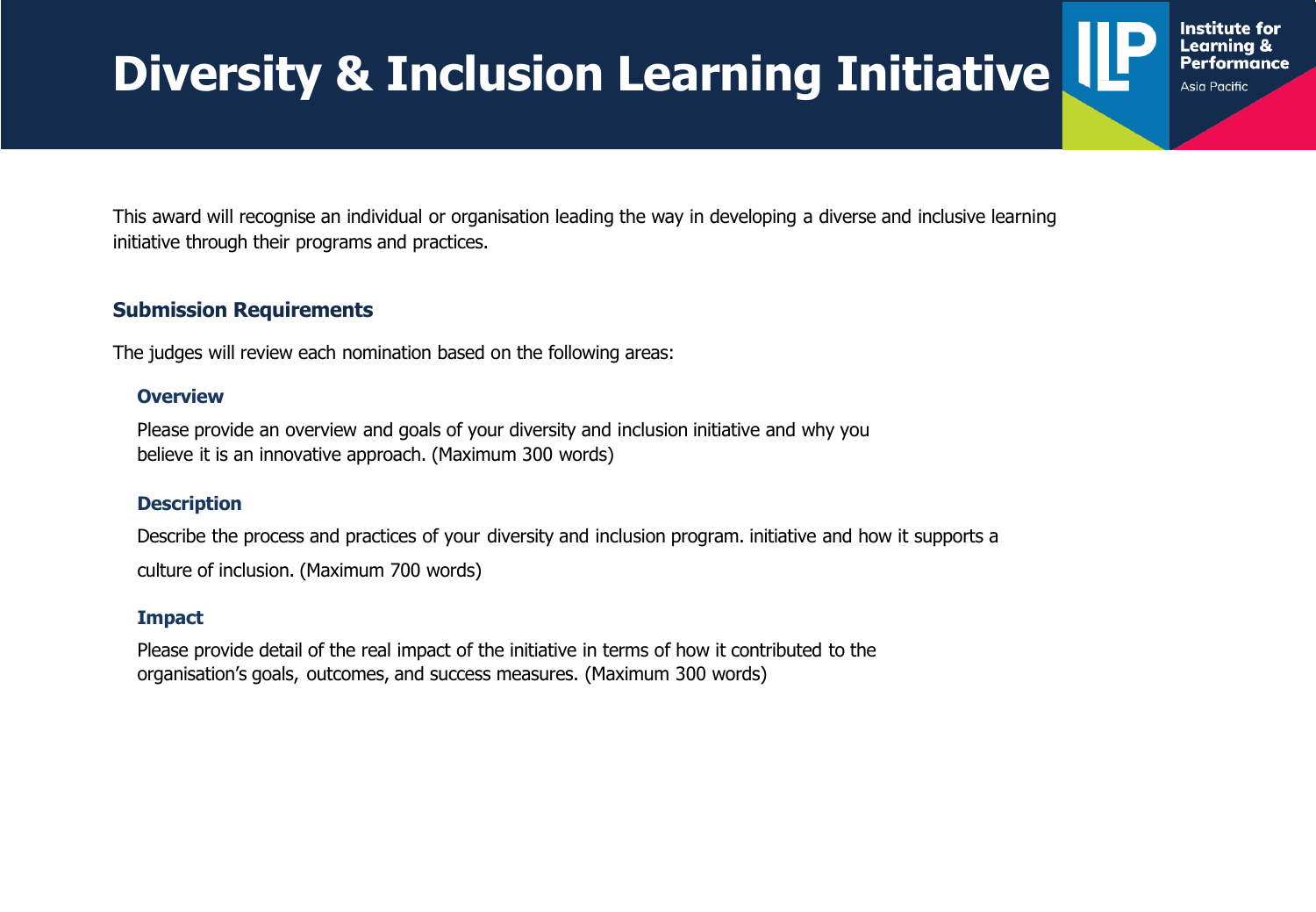### **ILP Lifetime Achievement Award**

The ILP Lifetime Achievement Award will be awarded to an outstanding L&D professional who has made significant contributions to their stakeholders and the L&D profession. The recipient will be innovative in their approach, a thought leader, and respected by the L&D community.

**Institute for** Learnina & Performance Asia Pacific

We are looking for someone who has demonstrated their passion and vision for learning, created a real impact, and has made significant contributions to our industry. They are role models and an inspiration to anyone in learning and development.

Judges will be looking for someone who made significant contributions to the learning and development industry. A third party must nominate the nominee.

#### **Submission Requirements**

Please provide an outline of why you believe the person being nominated deserves to be recognised for their achievements and the contributions they have made to the L&D profession. Include references from clients or stakeholders and L&D peers. (Maximum 500 words)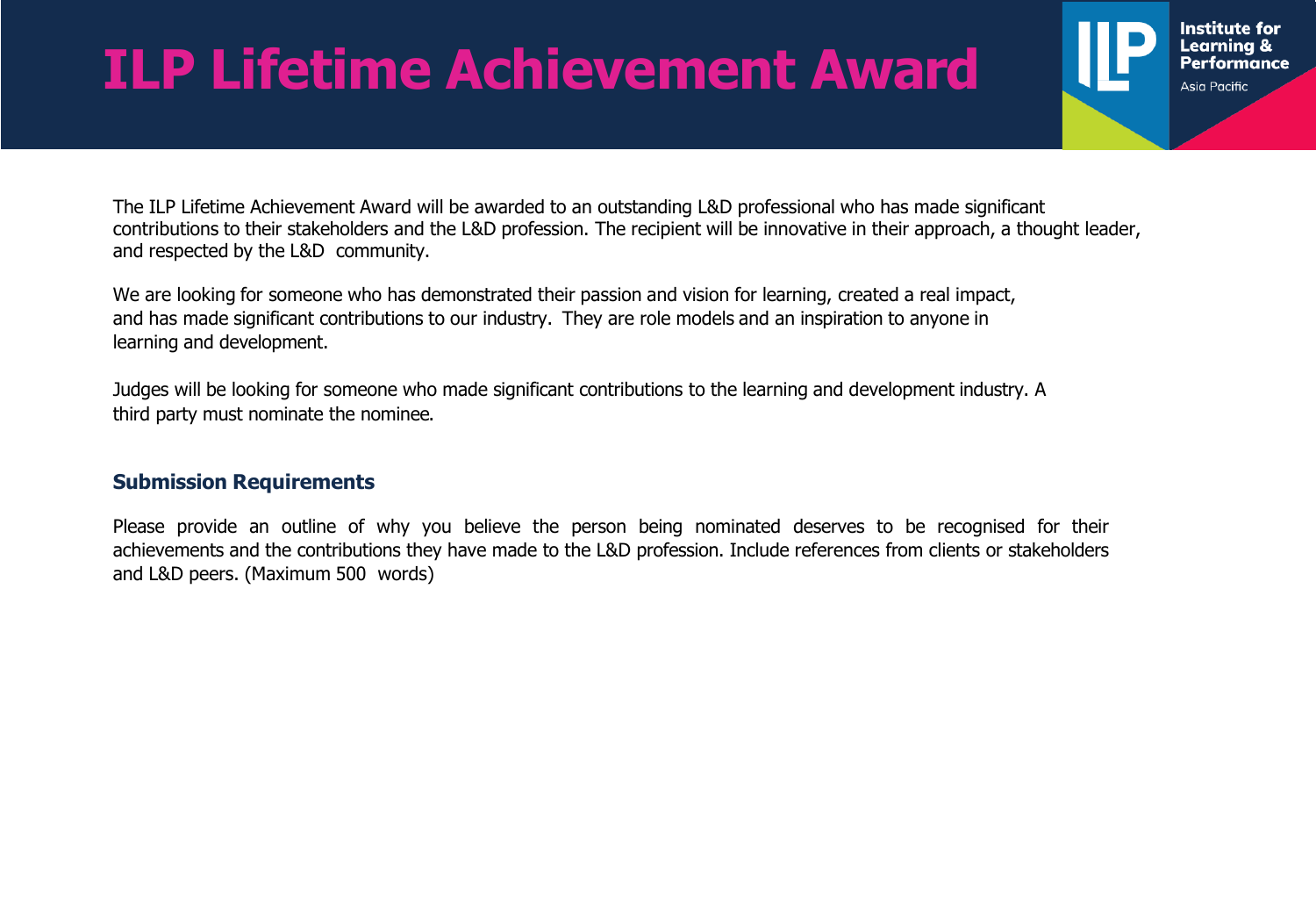### **Paul Rasmussen Memorial Scholarship**

#### **About Paul Rasmussen**

Paul was an insightful individual who had depth and breadth and it crossed over both the L&D and VET Sectors. His analysis of current and emerging trends in vocational education and training, learning, and development, was exceptional. The absence of his voice is still felt by many today.

Through his prolific writing and speaking engagements, Paul provided deep, unbiased analysis and insights praised for their uncompromising and thought-provoking style and their ability to focus on the issues of real importance on topical issues and the underlying structure and policy which supports them.

The scholarship that bears his name is established as an acknowledgment of his contributions to thought leadership and advocating for transformative thinking to support opportunities for VET and L&D professionals in Paul's name.

#### **Submission Requirements**

750-word Article on the Inaugural Topic:

What are the current and emerging trends in vocational education and training, learning, and development?

Submissions should include two references from clients, stakeholders, or L&D/RTO/VET peers outlining why they believe the candidate deserves to be recognised for their achievements and their contributions to the L&D/VET profession.

The recipient of the Scholarship will receive **\$2,000.00** towards further study or undertake research projects to promote emerging trends in vocational education and training, learning, and development.

At the conclusion of 12 months either facilitate a Masterclass or present at the next year's conference.



**Institute for** Learnina & Performance Asia Pacific

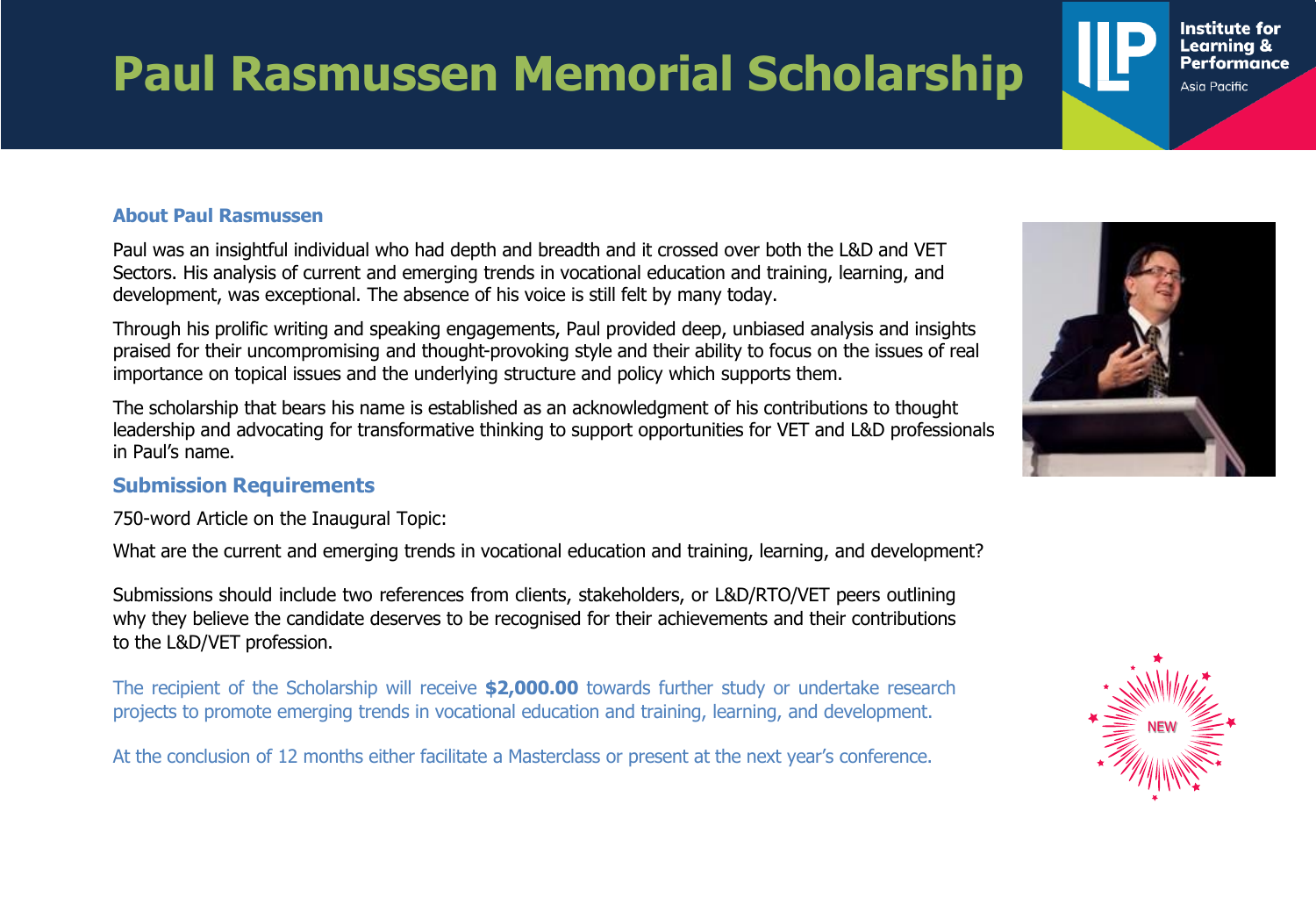